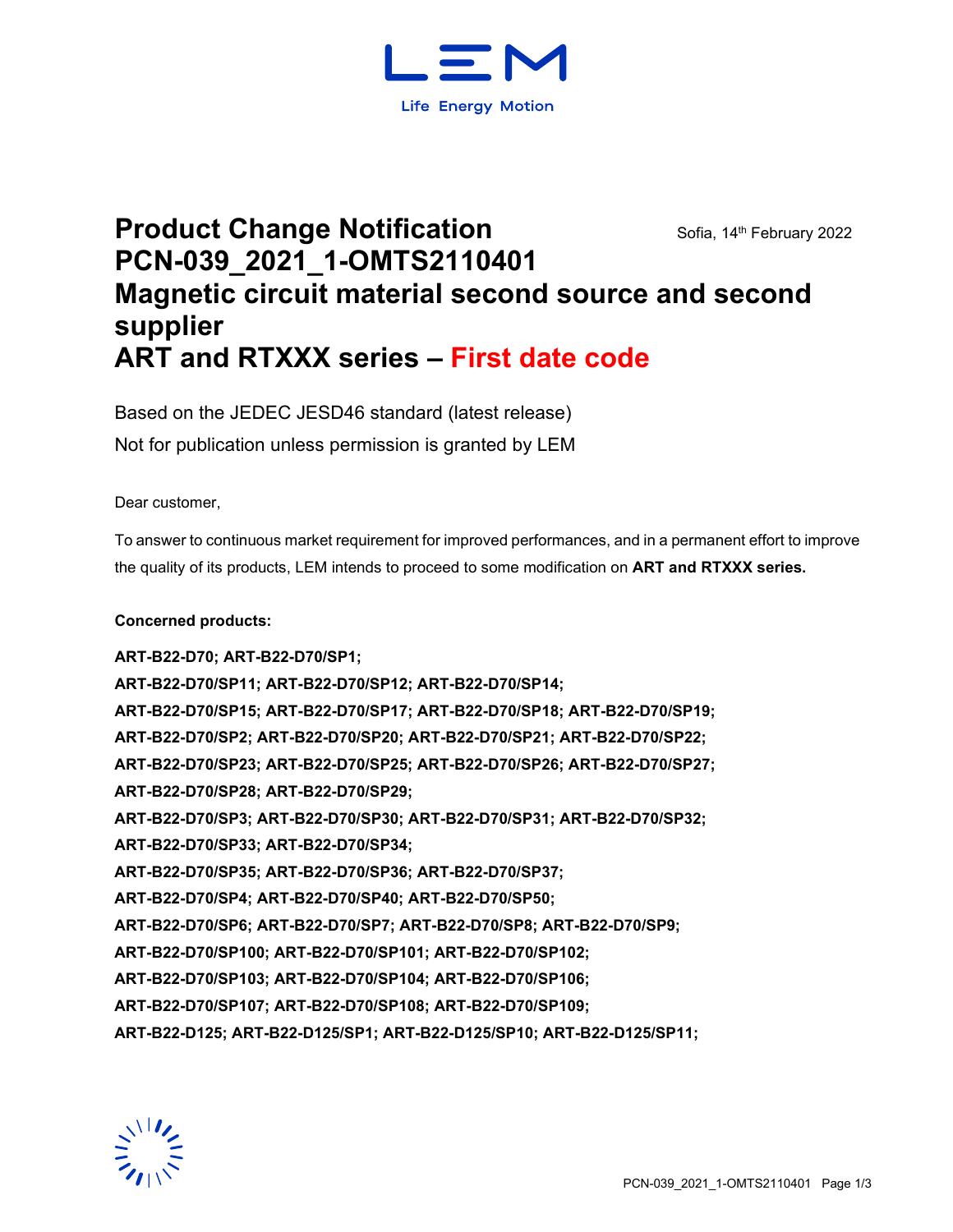

**ART-B22-D125/SP13; ART-B22-D125/SP14; ART-B22-D125/SP15; ART-B22-D125/SP16; ART-B22-D125/SP17; ART-B22-D125/SP18; ART-B22-D125/SP19; ART-B22-D125/SP2; ART-B22-D125/SP20; ART-B22-D125/SP21; ART-B22-D125/SP25; ART-B22-D125/SP26; ART-B22-D125/SP27; ART-B22-D125/SP3; ART-B22-D125/SP4; ART-B22-D125/SP6; ART-B22-D125/SP7; ART-B22-D125/SP8; ART-B22-D125/SP9; ART-B22-D125/SP104; ART-B22-D175; ART-B22-D175/SP1; ART-B22-D175/SP12; ART-B22-D175/SP14; ART-B22-D175/SP15; ART-B22-D175/SP16; ART-B22-D175/SP2; ART-B22-D175/SP3; ART-B22-D175/SP36; ART-B22-D175/SP4; ART-B22-D175/SP6; ART-B22-D175/SP7; ART-B22-D175/SP8; ART-B22-D175/SP9; ART-B22-D175/SP100; ART-B22-D175/SP108; ART-B22-D175/SP109; ART-B22-D175/SP110; ART-B22-D300; ART-B22-D300/SP12; ART-B22-D300/SP3; ART-B22-D300/SP4; ART-B22-D300/SP6;** 

**RT 500; RT 500/SP1; RT 2000; RT 2000/SP1; RT 2000/SP2;**

we confirm you that LEM is now producing the model **ART-B22-D125/SP26** listed here above and according to the change explained on the next page and from the date code **822042.**

Explanation on the date code:

- □ "8" means the production center, here LEM in Sofia (Bulgaria)
- "22" means the year of the production, here the year 2022
- $\Box$  "042" means the day of the production, here the 042<sup>nd</sup> day of the year 2022 (11<sup>th</sup> February 2022)